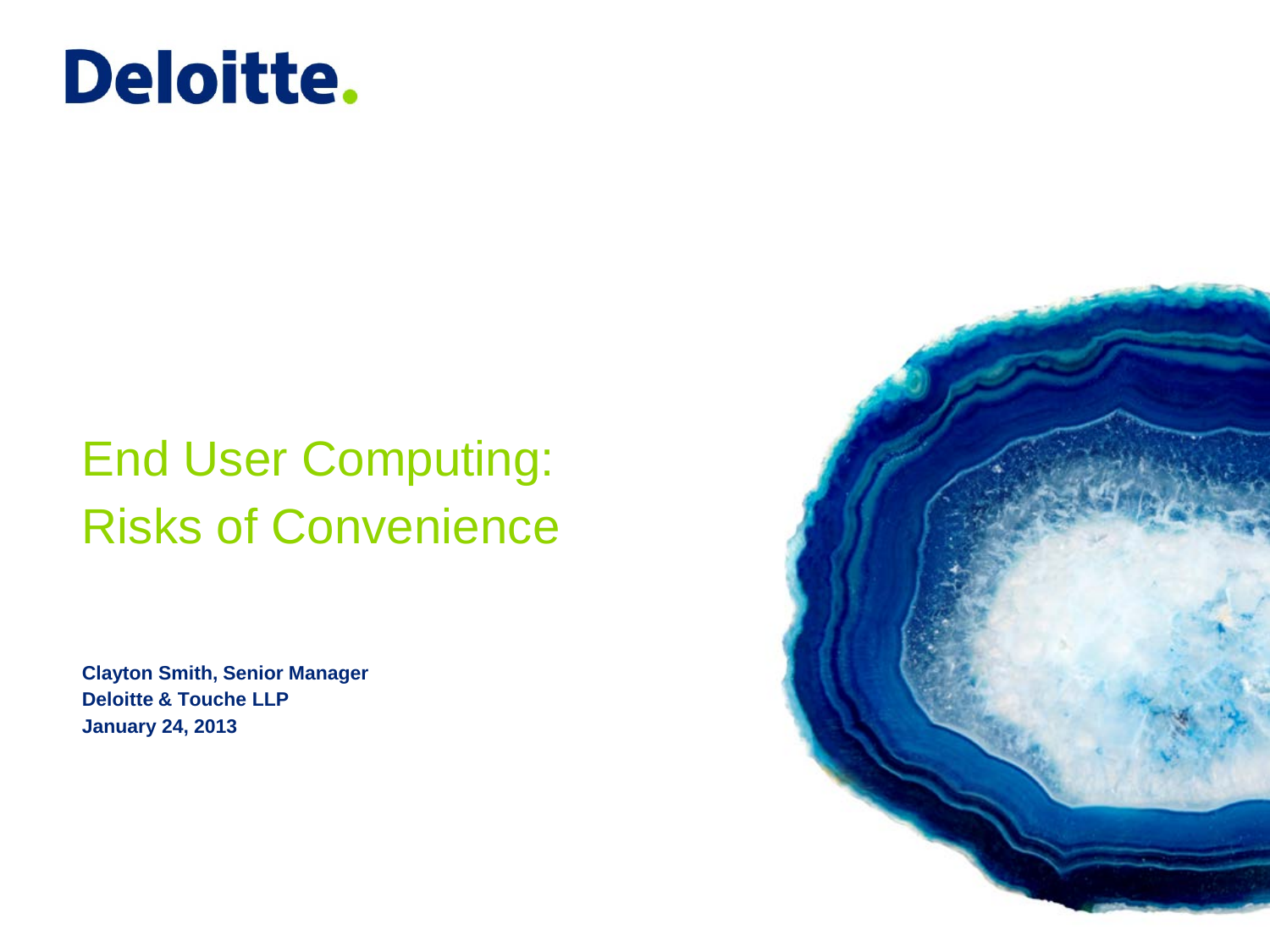## **Table of Contents**

End User Computing (EUC) Introduction

EUC Control Environment

Questions & Answers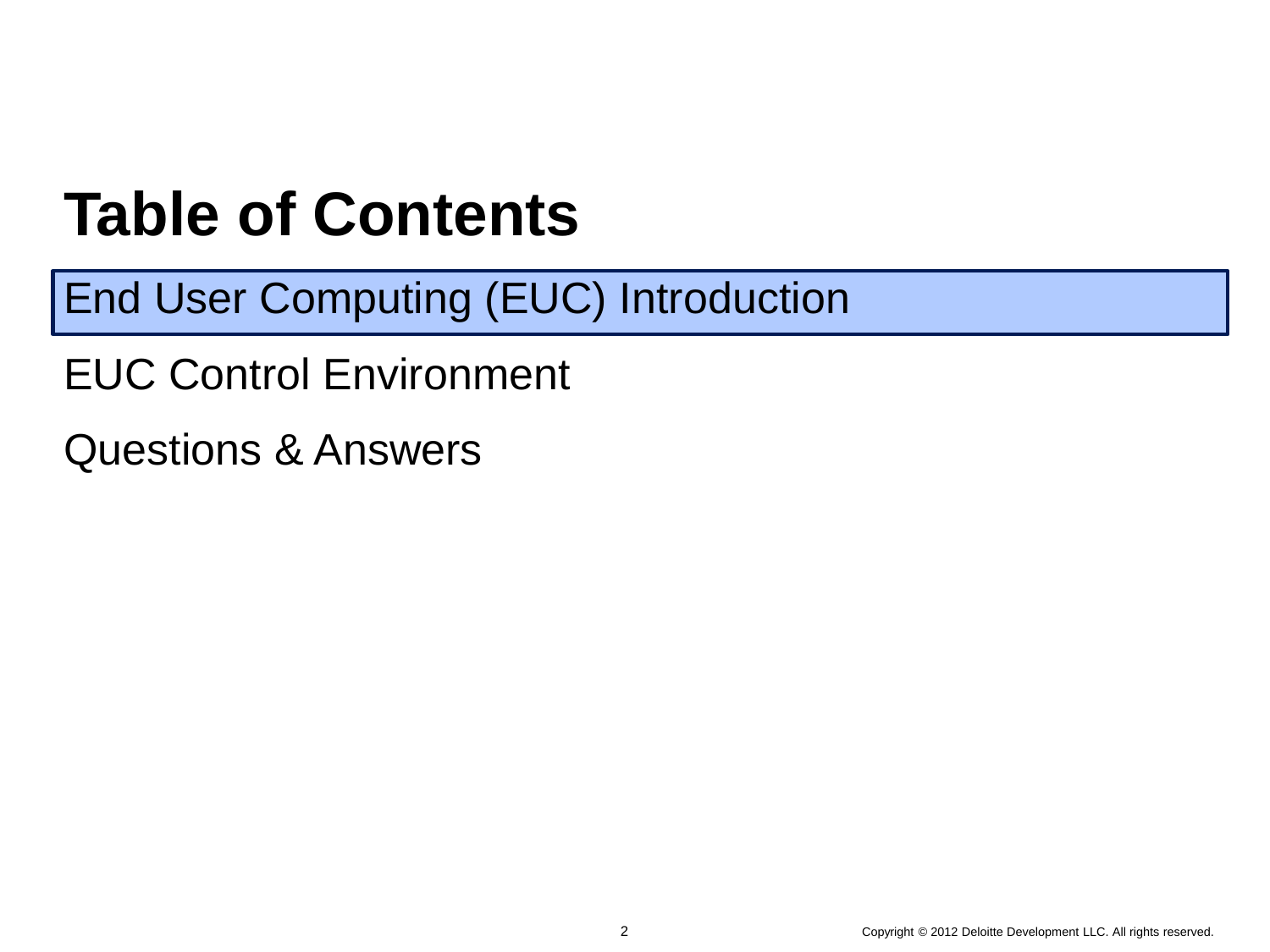### **EUC Introduction – The Risks with EUC Usage**

*The appeal and convenience of EUC usage can often result in noncontrolled processes that increase organizational risk.*

### ERP Environment

- Established Controls
- Well Defined Procedures and Ownership
- 

*NOTE: This decrease in control can lead to organizational losses including an increased risk of the following:*

- *- Misstated Financial Statements*
- *- Regulatory and Compliance Violations*
- *- Negative Operational Impacts*
- Copyright © 2009 Deloitte Development LLC. All rights reserved.  *- Increased Fraud Risk*

### • Auditable **EUC Environment**

- Uncontrolled Change
- Limited Security **Options**
- Incomplete Version Control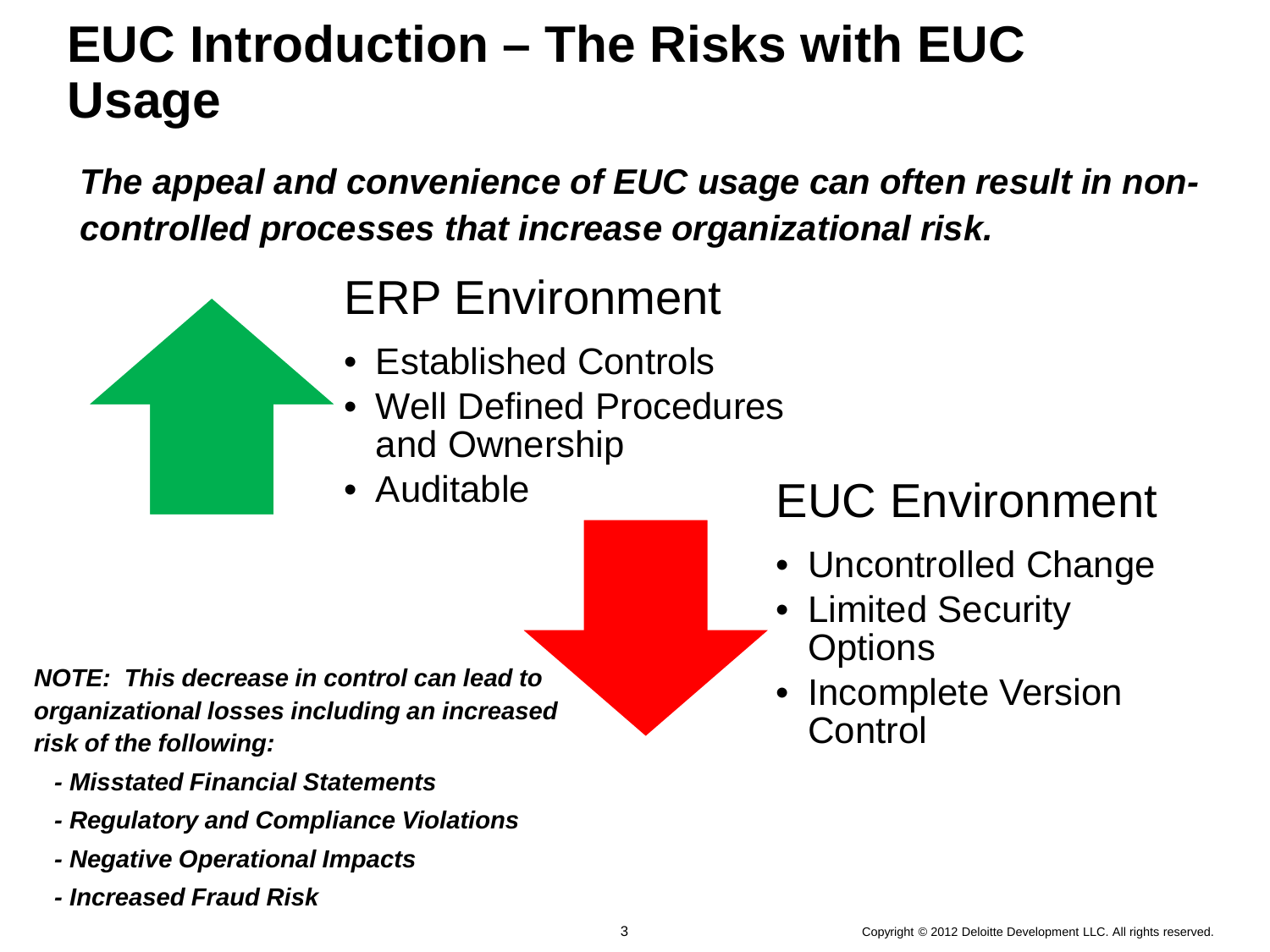### **EUC Introduction – Current State**

*Most organizations are aware of the risks associated with the use of EUCs (often documented during audits as the "Key Spreadsheets") usage and have made attempts to implement policies and procedures to control the usage of these EUCs.*  Organizational Challenges

#### **Governance**

- What is an EUC (Spreadsheet, Data Repository, Database), organization cannot agree
- Who owns the organizational control / use of EUCs
- The organization cannot agree on a standard use of these EUC technologies

#### **Technology**

- Network security is limited and cannot provide granular control of EUCs
- Audit logging is currently not available on standard EUC solutions (Excel, Access, etc…)
- Inconsistent technologies are used throughout the organization.

#### Process

- Departments have established and implemented inconsistent processes for EUC usage
- The organization does not have a clear way of determining which EUCs should be controlled (each department has their own way of doing things)

#### People

- There is no clear ownership of the EUCs
- Due to organizational turnover, initial EUC design and intent have been lost
- A lack of EUC usage guidelines and training result in inappropriate usage / changes of **FUCs**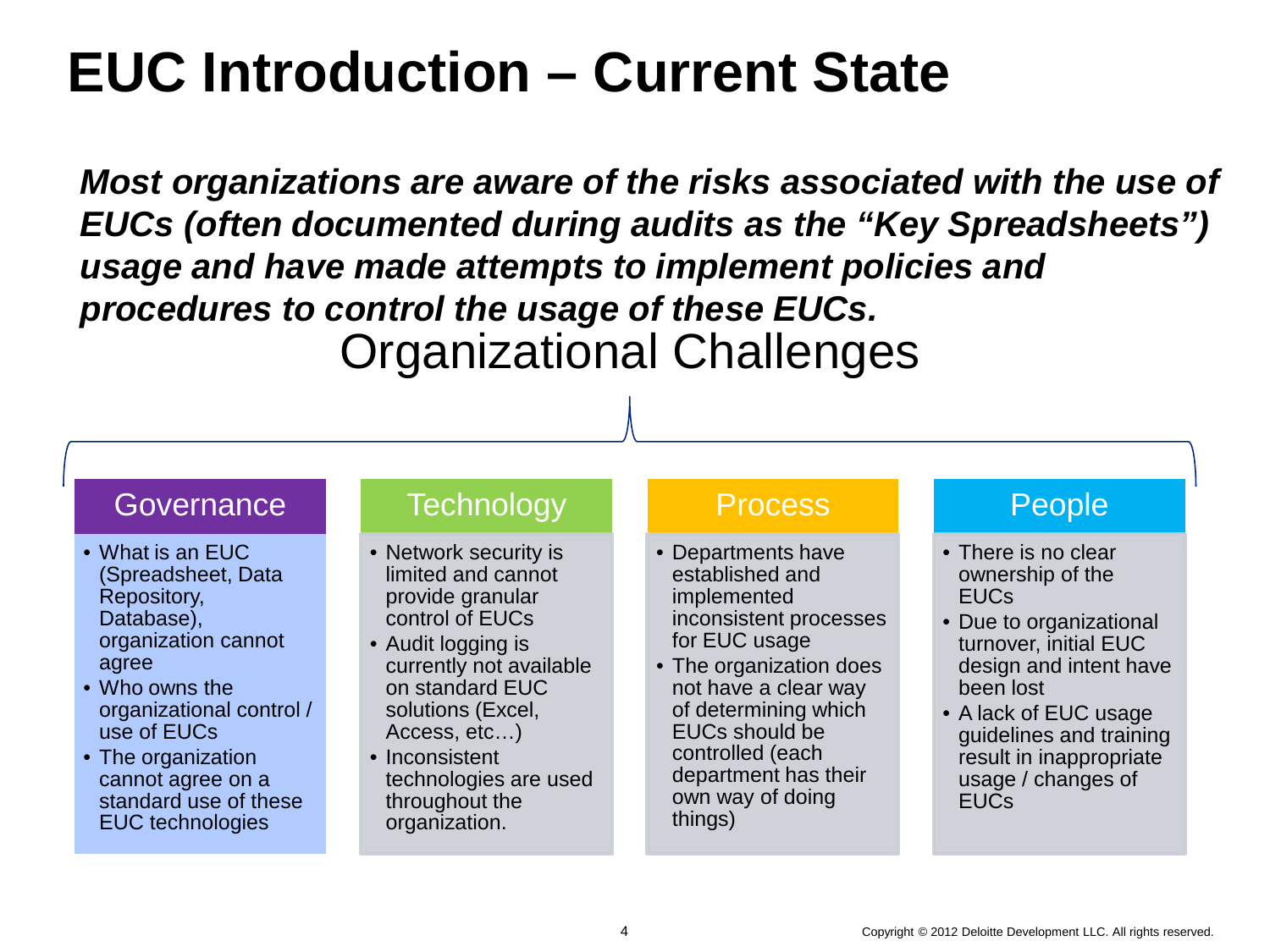### **Table of Contents**

EUC Introduction

EUC Control Environment

Questions & Answers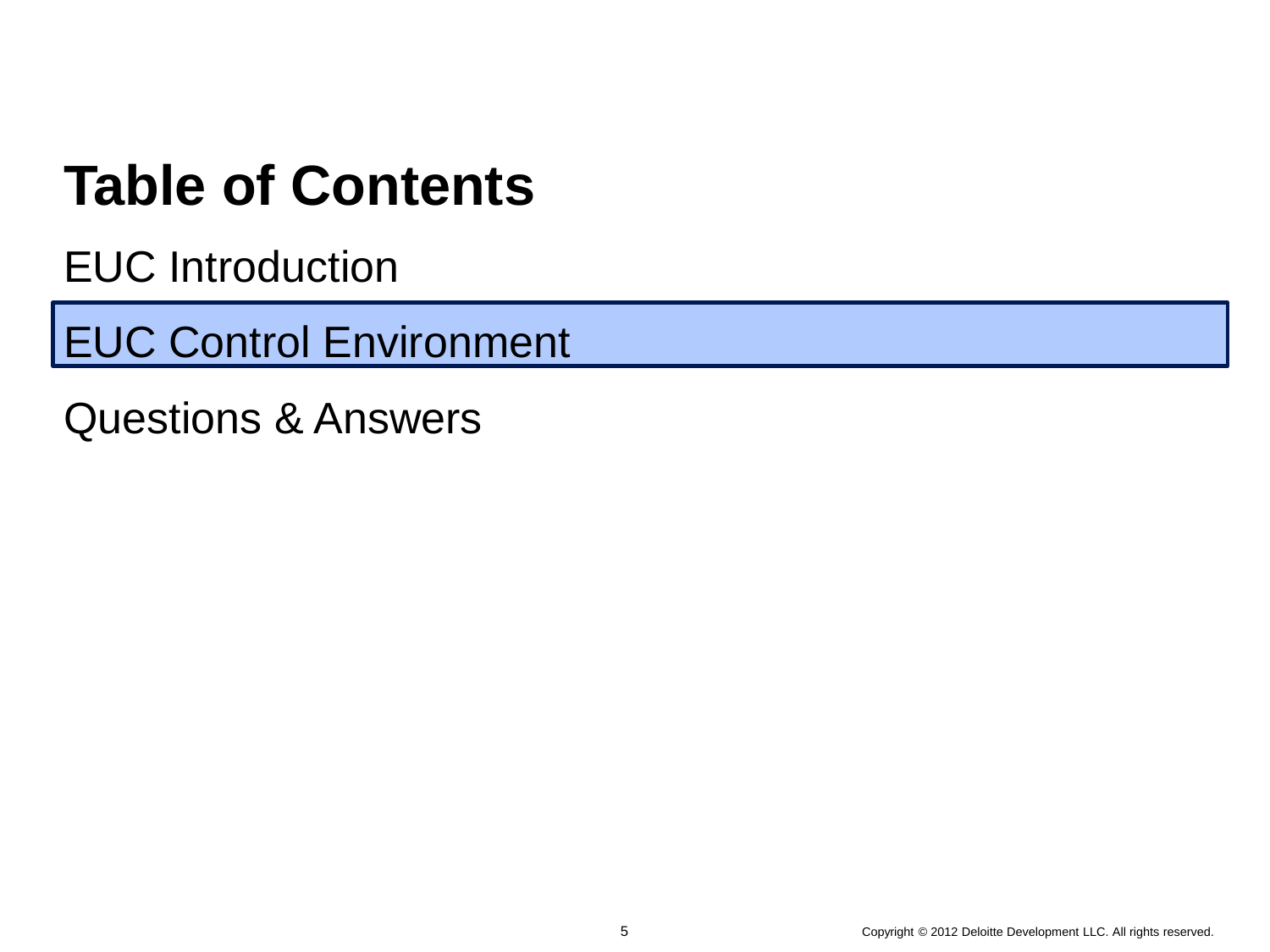### EUC Control Environment – Determine a Framework

*Every organization is unique and a "one-size fits all" approach to EUC control is inappropriate. To help ensure that the EUC control environment is designed appropriately, management should first determine a framework.*

# **The Four Cornerstones of an EUC Control Framework**

#### **Governance**

•Defining EUCs •Establishing Policies and **Procedures** •Define EUC ownership •Monitoring and Reporting

### **People**

•Define Roles and **Responsibilities** •Training and Awareness

#### **Process**

- •Define EUC Risk Ranking **Metrics**
- •Apply Risk Ranking Metrics and Determine Control Scope
- •Define EUC Specific Controls
- •Apply Controls to In-Scope EUCs

### **Technology**

- •Define Technology **Requirements** (Consider the EUC Controls)
- •Determine Support **Strategy**
- •Implement Technology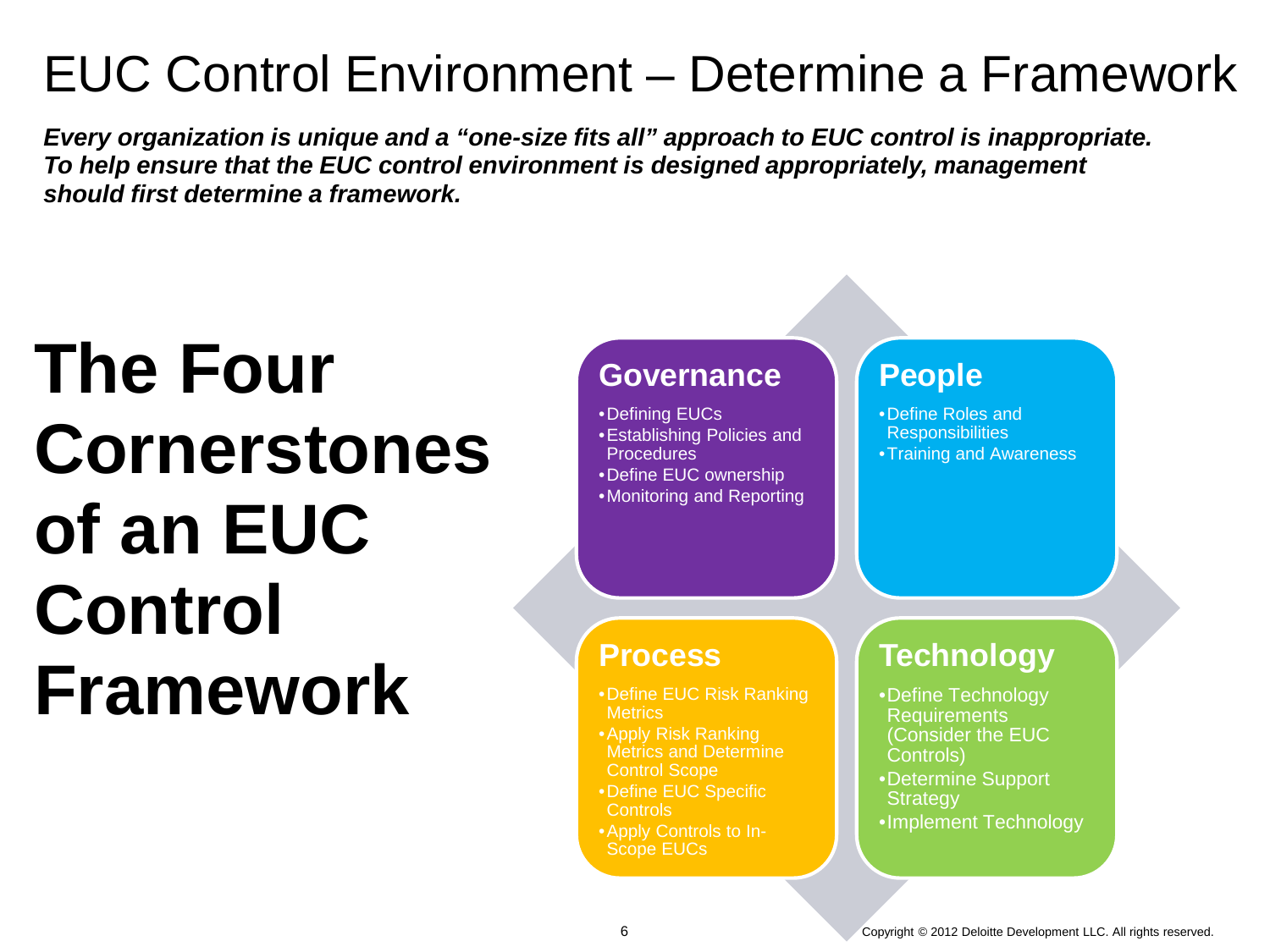### **EUC Control Environment - Governance**

•In order to establish appropriate scoping, management should first define what constitutes an EUC

•Determine a list of applications that are currently in use by the user group. Often times, management does not consider the full population of potential EUCs, restricting their scope to spreadsheets alone. Often times users make use of other types of EUCs, including user controlled databases (such as Access), nonapproved programming languages (VB Scripts, APIs, etc.)

- •Once a full population of EUCs has been determined, management should determine which of these EUCs is impacting the organization (operationally or financially).
- •Management should assess the usage of these EUCs and determine if standard procedures are followed (it is likely, due to the disparate usage, that usage of these EUCs is not consistent).

#### **Policies and Standards**

**Defining EUCs**

- In order to drive consistent usage of EUCs, management should develop comprehensive policies and procedures.
- Management should evaluate existing policies and procedures (often developed within business groups) and work to establish and propagate an organization wide version.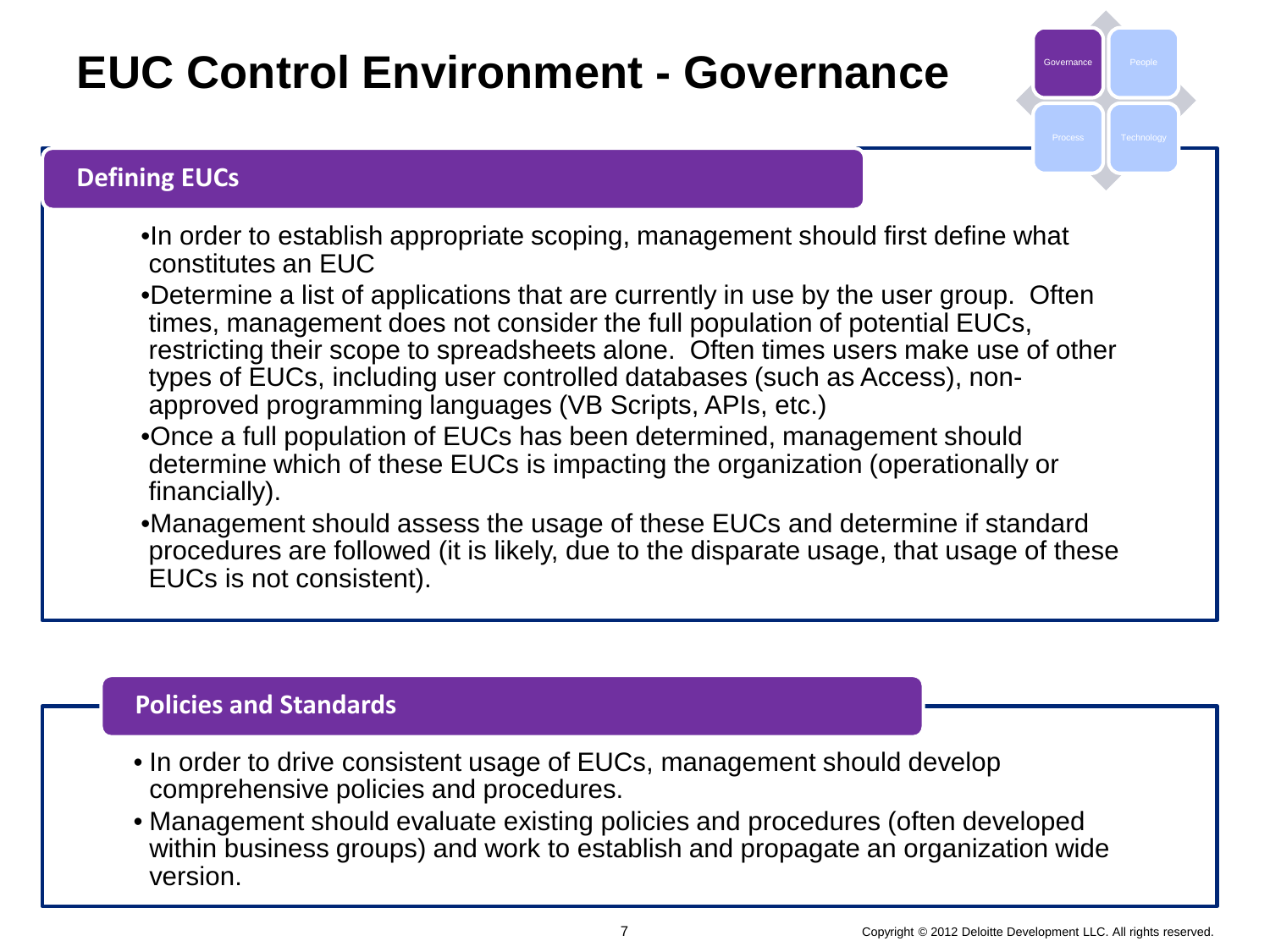### **EUC Control Environment - Governance**

#### **Ownership**

- Determine how EUC management will be structured within the organization.
	- Centralized All EUCs are managed by a centralized team. Changes, access, standardization and reporting is owned by a single team.
	- De-Centralized EUCs are managed by individual business units. Changes, access, standardization and reporting is owned by multiple leaders throughout the organization.
	- Hybrid EUC ownership is split. Standardization, reporting and compliance is managed by a centralized team. Changes and access are managed by multiple leaders throughout the organization.
- Management should evaluate the current ownership model and determine if it will meet the long term framework goals.

#### **Monitoring and Reporting**

- Management should define key risks and metrics for EUCs.
- Management should establish an appropriate reporting mechanism, conducive to supplying meaningful information to spreadsheet stakeholders.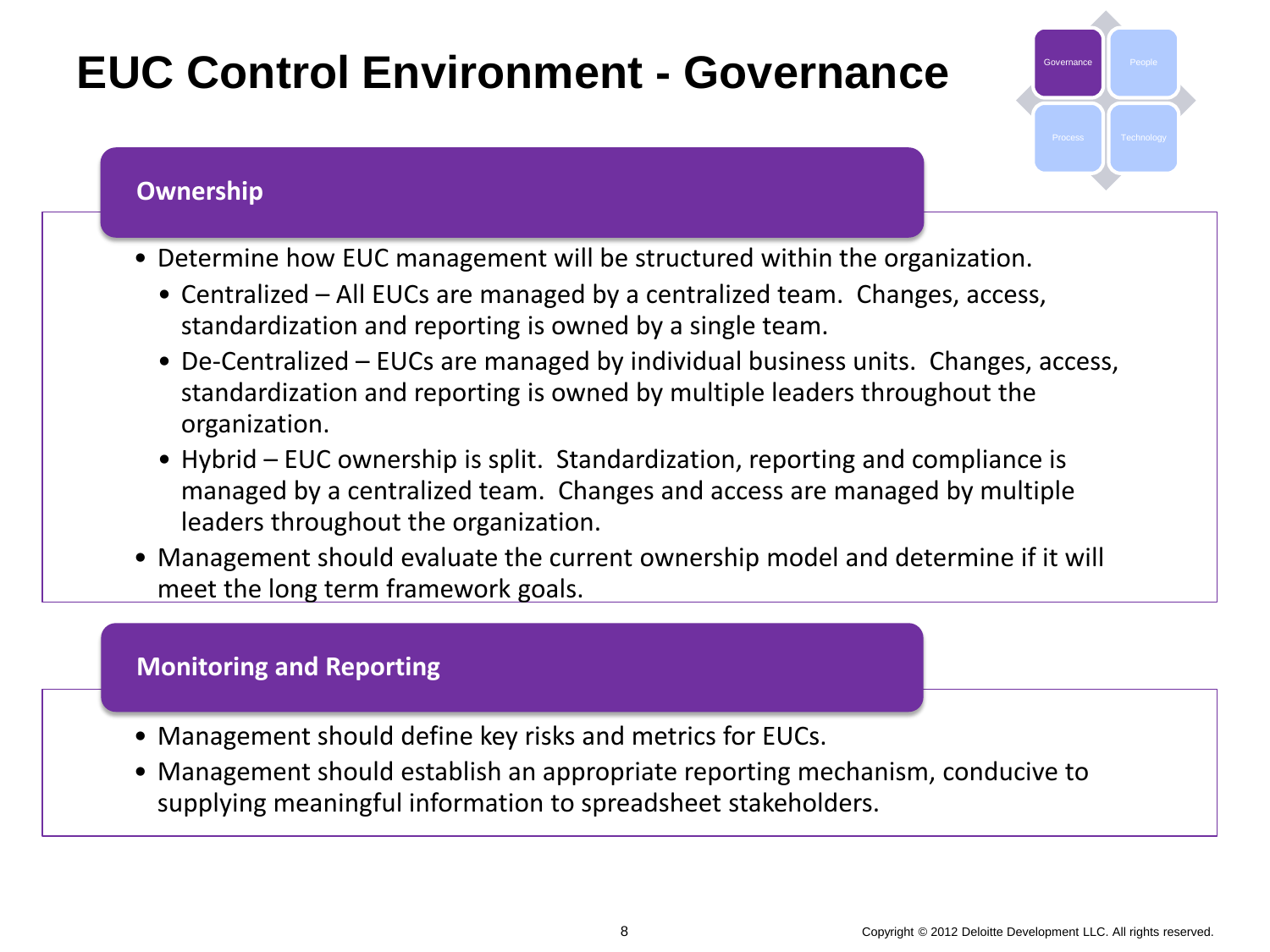### **EUC Control Environment - People**



#### **Roles and Responsibilities**

- Leadership and organizational buy-in are key to establishing a successful EUC framework. To increase the likelihood of success, management should identify key stakeholders
- Once key stakeholders have been defined, they should be assigned roles and responsibilities
	- Program Sponsor
	- Central Program Group
	- Steering Committee
	- Business Unit Representative
	- EUC Users Administrators

#### **Training and Awareness**

- Establish a formal training program for each of the Key Stakeholder Roles
- Target the training timeline to be consistent with the framework goals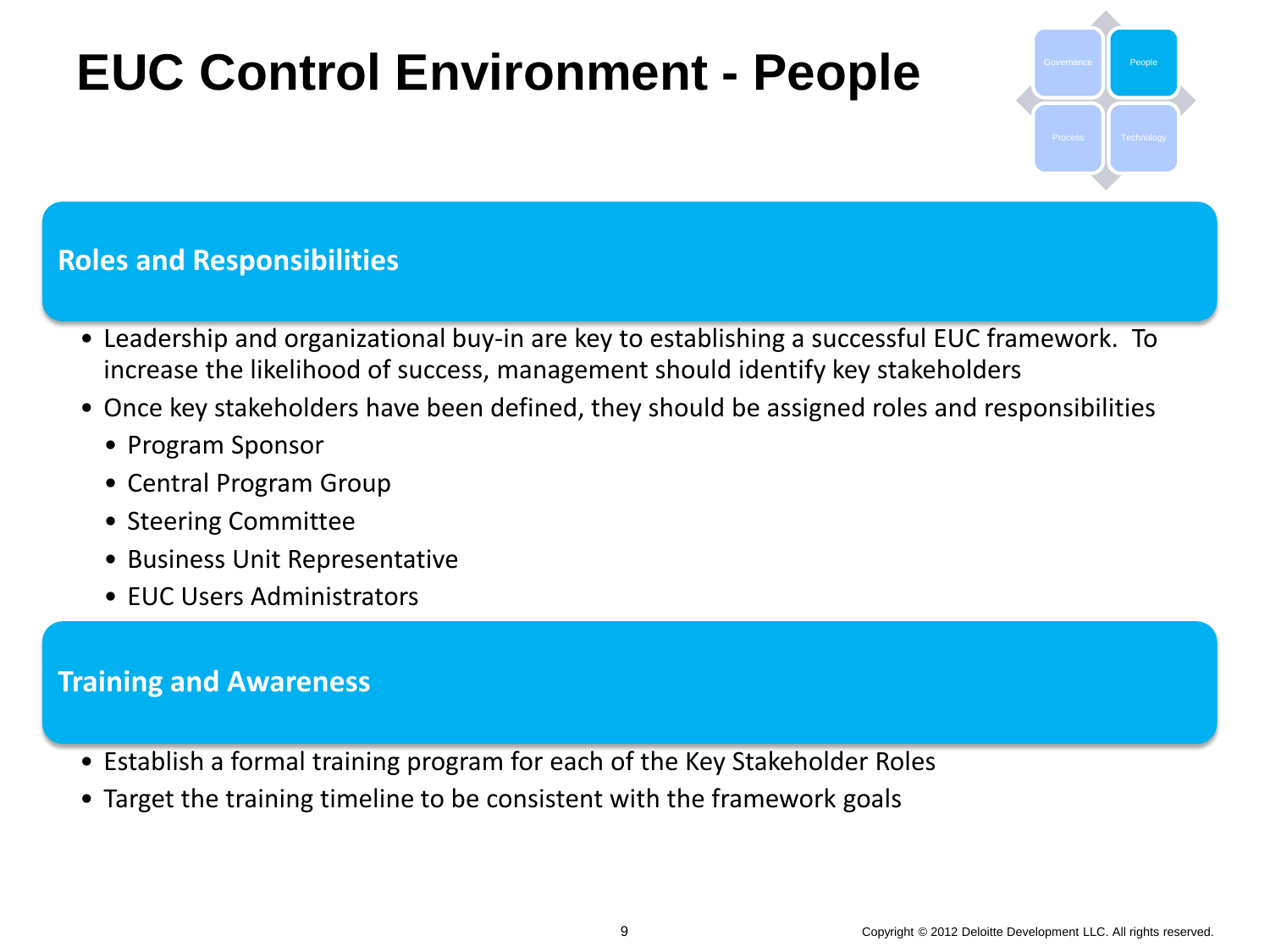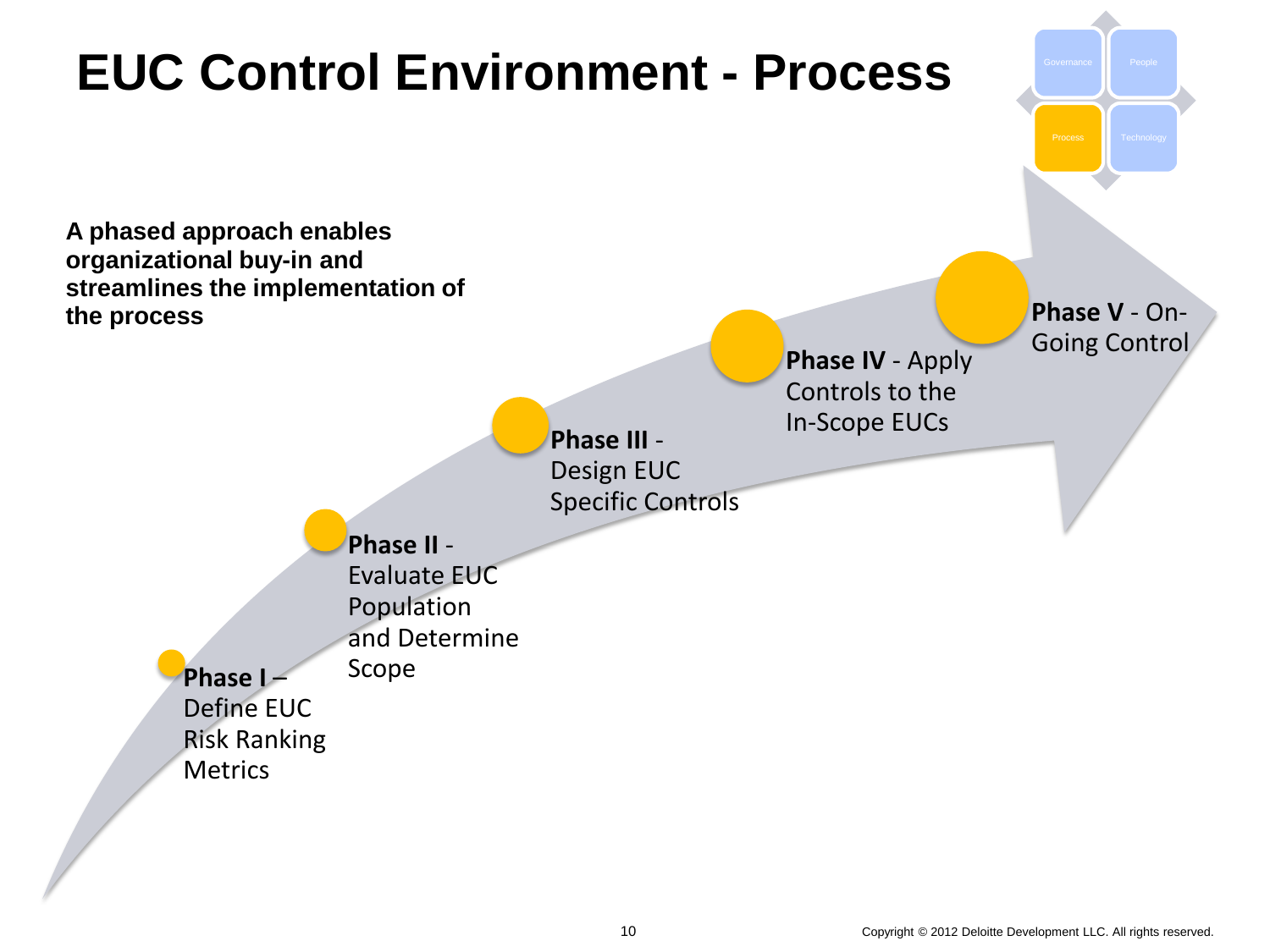Very likely, a majority of the EUCs that exist within the organization do not have a significant impact (operationally or financially). Management should consider defining risk criteria to determine if an EUC should be included in the program.

> Common metrics used to determine the overall risk of an EUC are:

- Output Materiality
- Throughput Amount
- Overall Complexity
- Judgment Applied in Usage

#### **Phase I** –

Define EUC Risk Ranking **Metrics**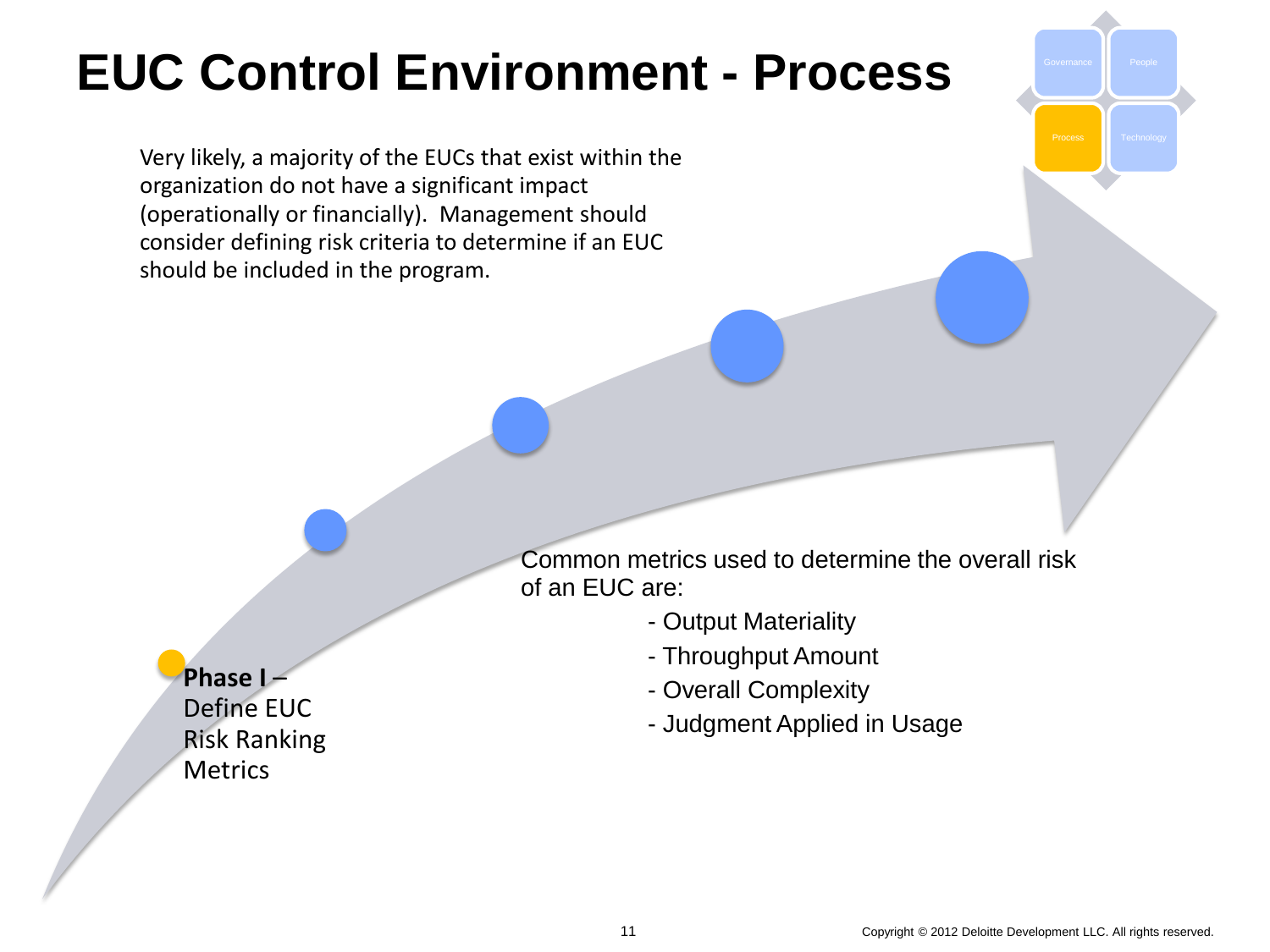When organizations perform an initial inventory, they are often overwhelmed at the number of EUCs that exist (known to be upwards of 10,000.) Typically, management can exclude a majority of these EUCs with basic judgment.

> **Phase II** - Evaluate EUC Population and Determine Scope

Once an appropriate population of EUCs is defined, management should apply risk thresholds (using the matrix defined in Phase I) to isolate the high risk EUCs to enroll in the program.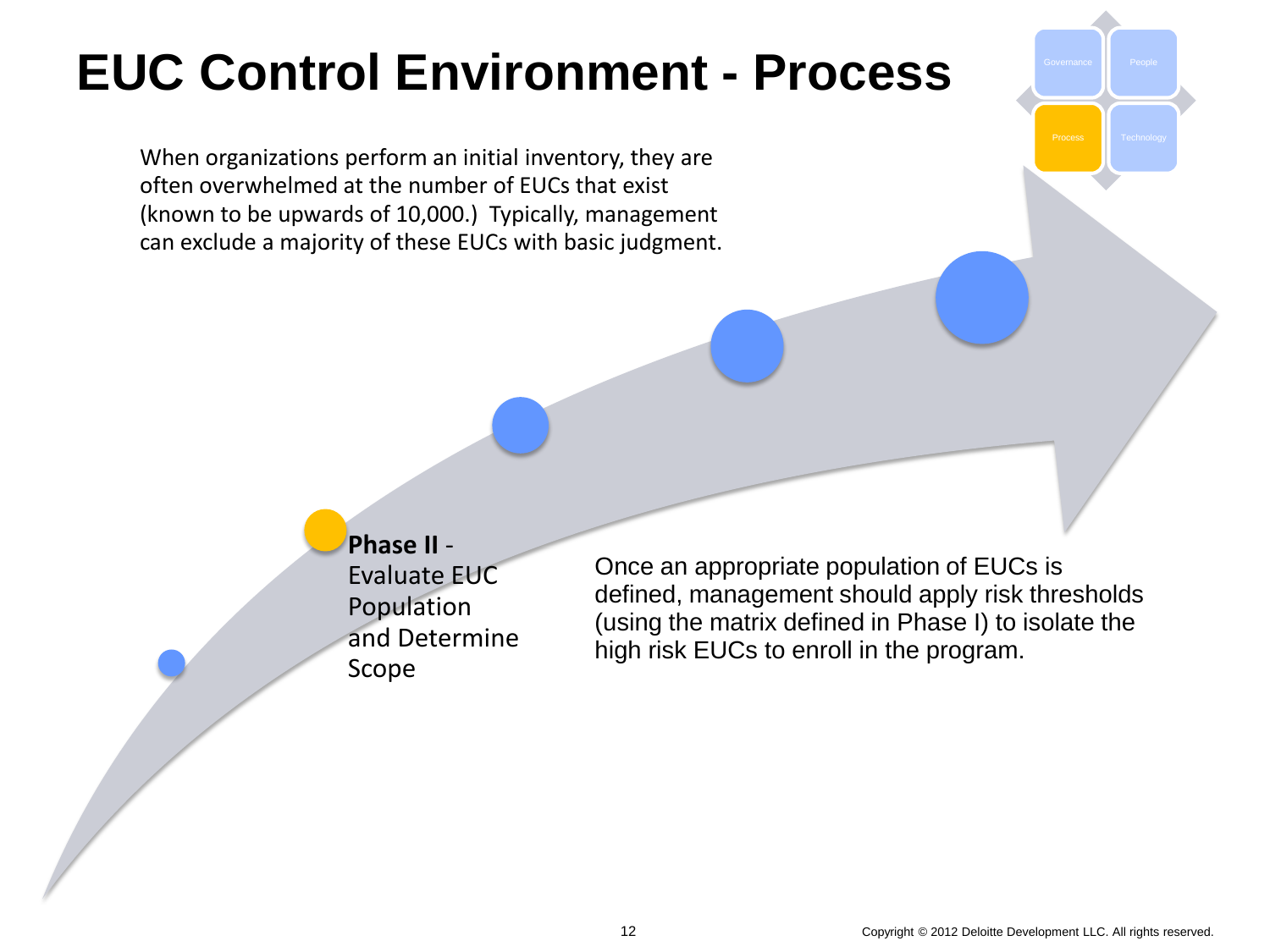In order to reduce the risk of EUC errors that result in misstated financial statements, regulatory and compliance violations, negative operational impacts and increased fraud; management should design EUC specific controls.

> **Phase III** - Design EUC Specific Controls

Common EUC controls may include the following areas:

- Data Integrity Control
- Change Control
- User Access and Restriction Control
- Version Control
- Availability Control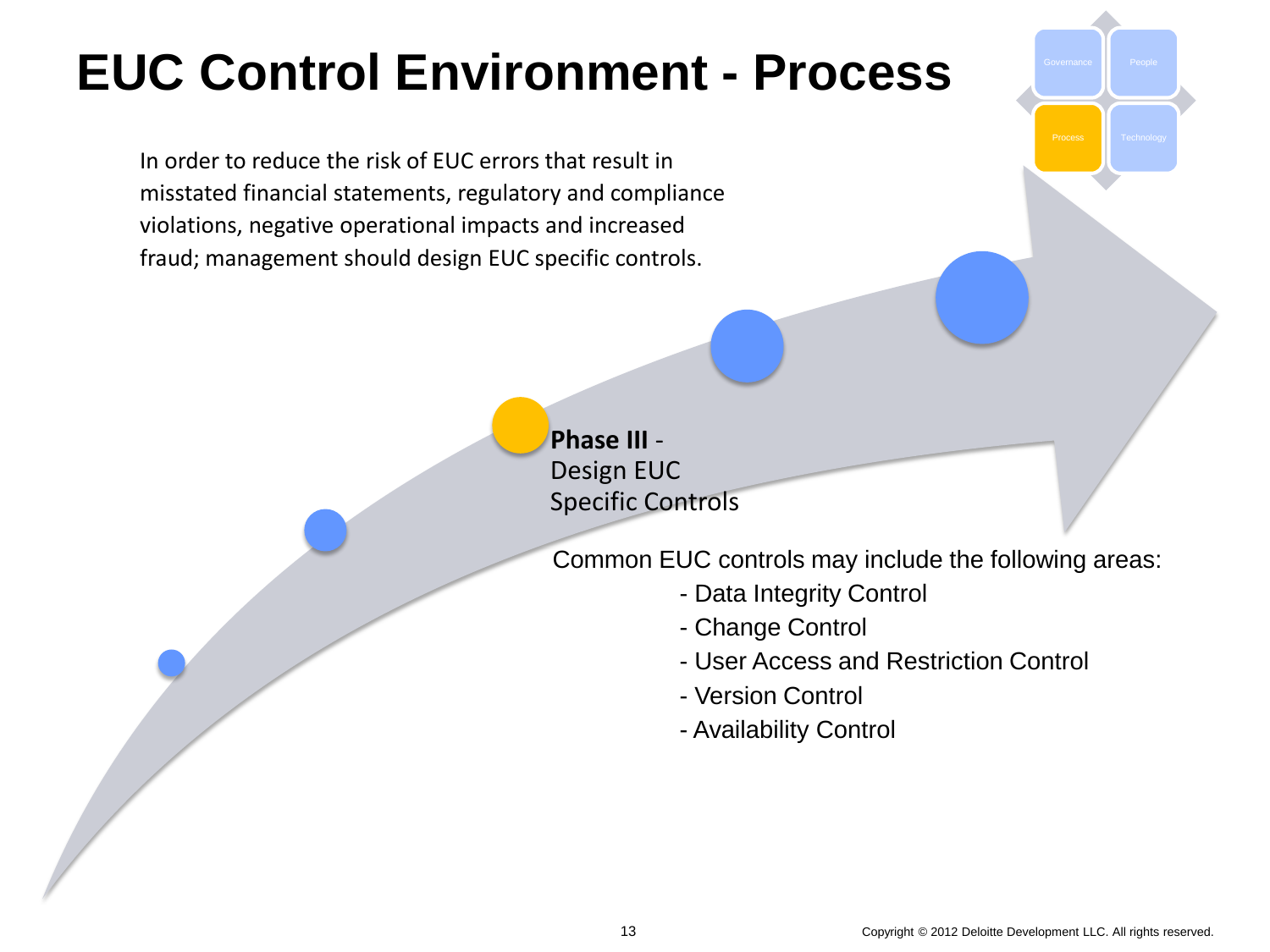Once management has agreed to an appropriate control environment, a roll-out methodology should be designed. Often times, this is best achieved by the use of templates (standard structures designed to enable smooth transition into the control environment).

> **Phase IV** - Apply Controls to the In-Scope EUCs

The application of controls typically has a significant impact on the user group. Often times, this phase of the process is underestimated. It can be difficult to estimate the time to implement these controls due to the variable implementation time (per EUC). This can take 20 minutes to 30 hours per EUC (depending on the complexity).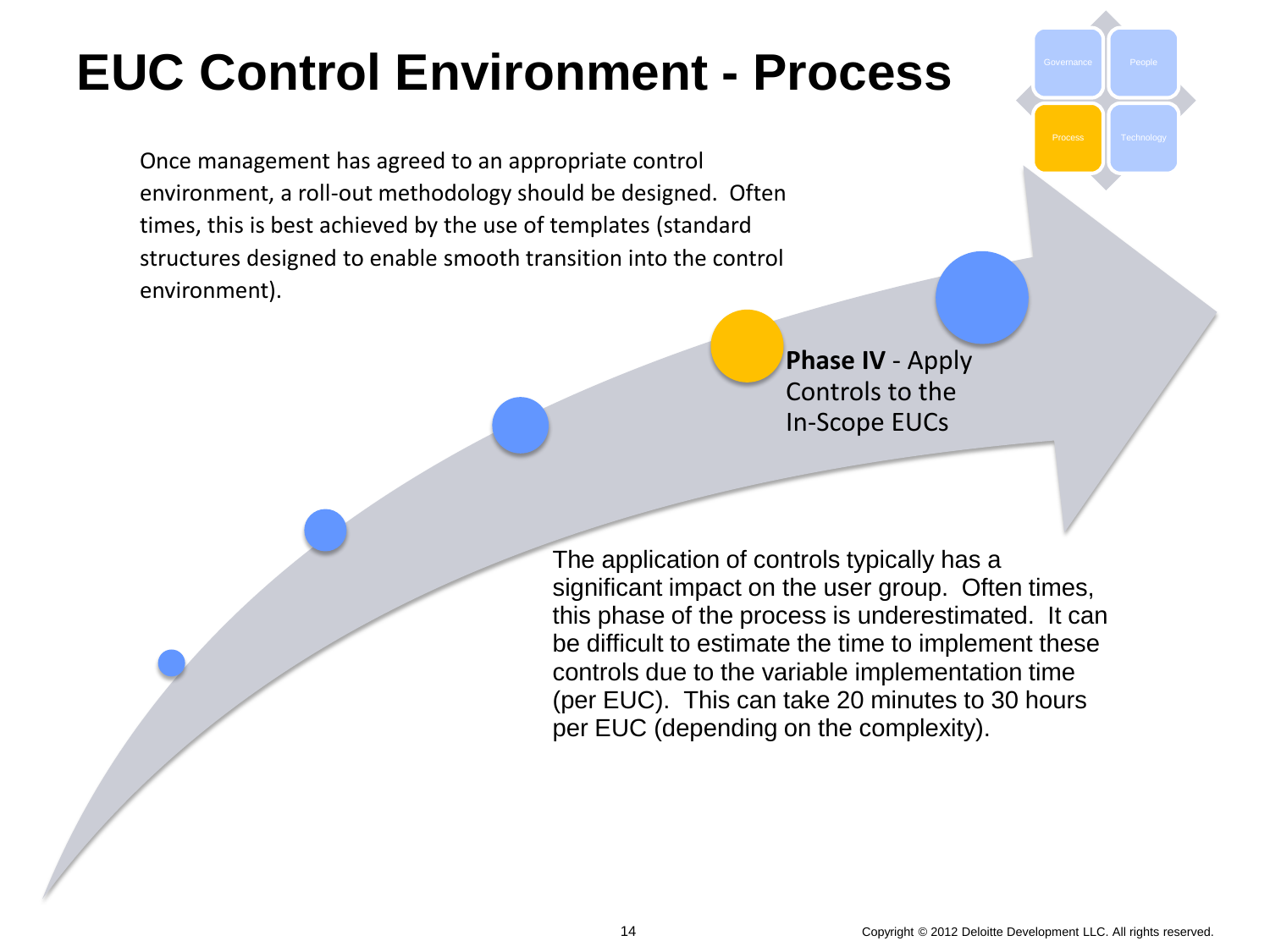Once management has baselined all high risk EUCs with the new controls, an effective on-going monitoring and governance process should be implemented to ensure that user groups continue to adhere to the defined controls.

> **Phase V** - On-Going Control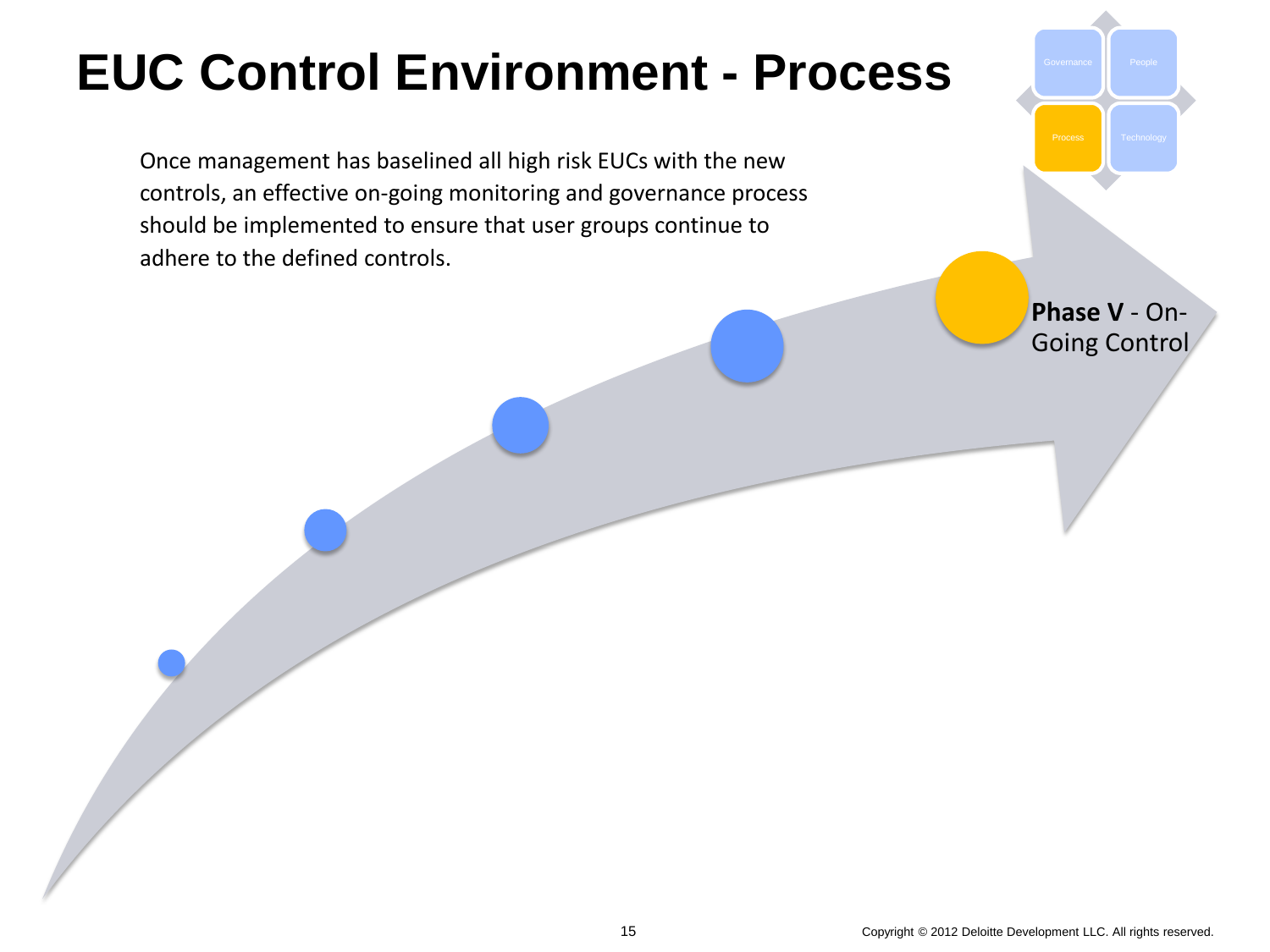Throughout the technology selection, implementation, testing process; the other areas of the framework (Governance, People and Process) should be considered and revised as necessary.



**Phase I – Perform a Technical** Assessment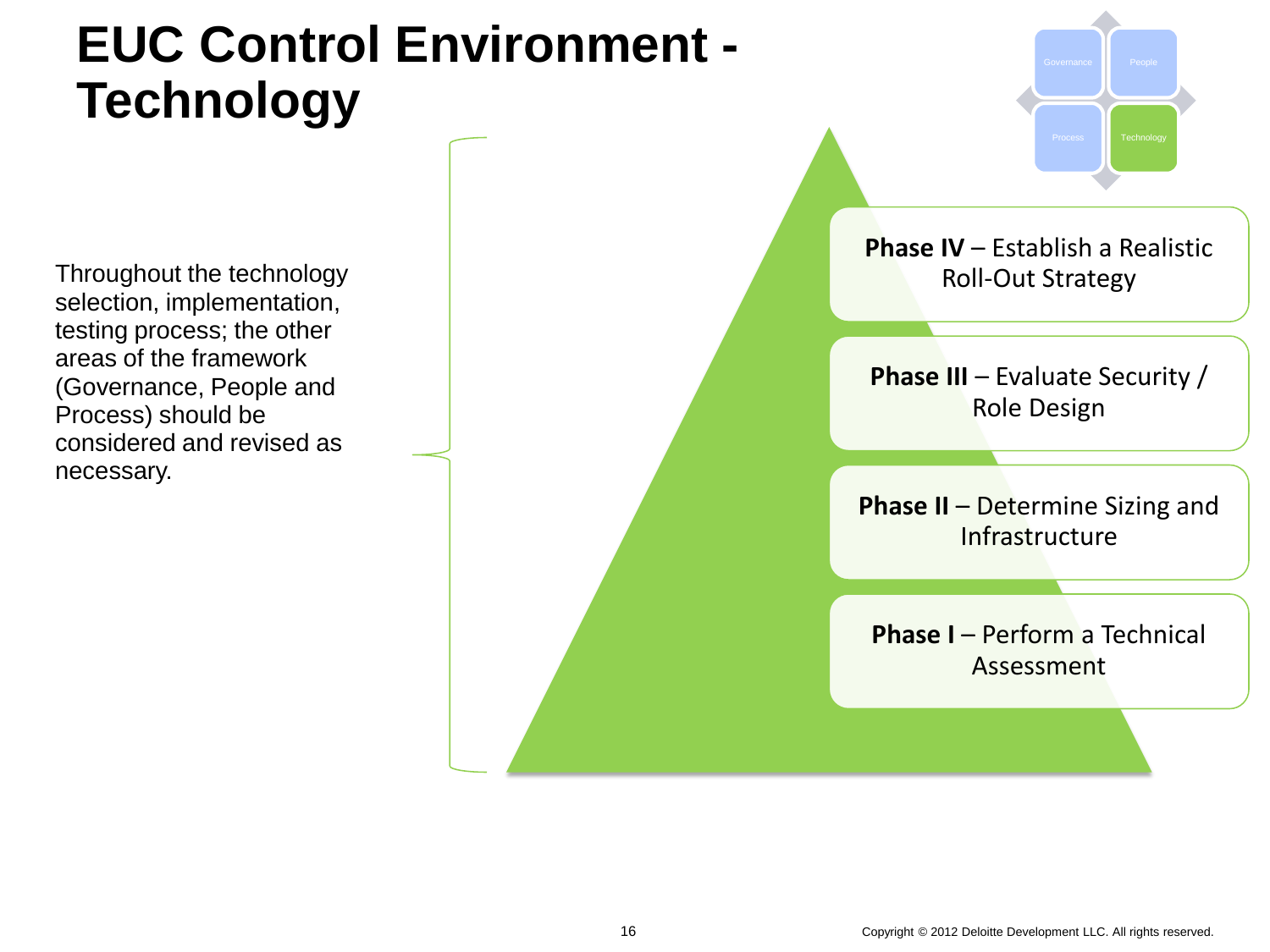**Phase I – Perform a Technical** Assessment

Technology enabler requirements should be defined, and then available options such as manual processes vs. automated tools should be evaluated against the specific technical requirements. Vendor demonstrations and/or pilots should be performed. Existing IT infrastructure should also be considered.

Governance **People** Process Technology

**Phase IV – Establish a Realistic** Roll-Out Strategy

**Phase III** – Evaluate Security / Role Design

**Phase II – Determine Sizing and** Infrastructure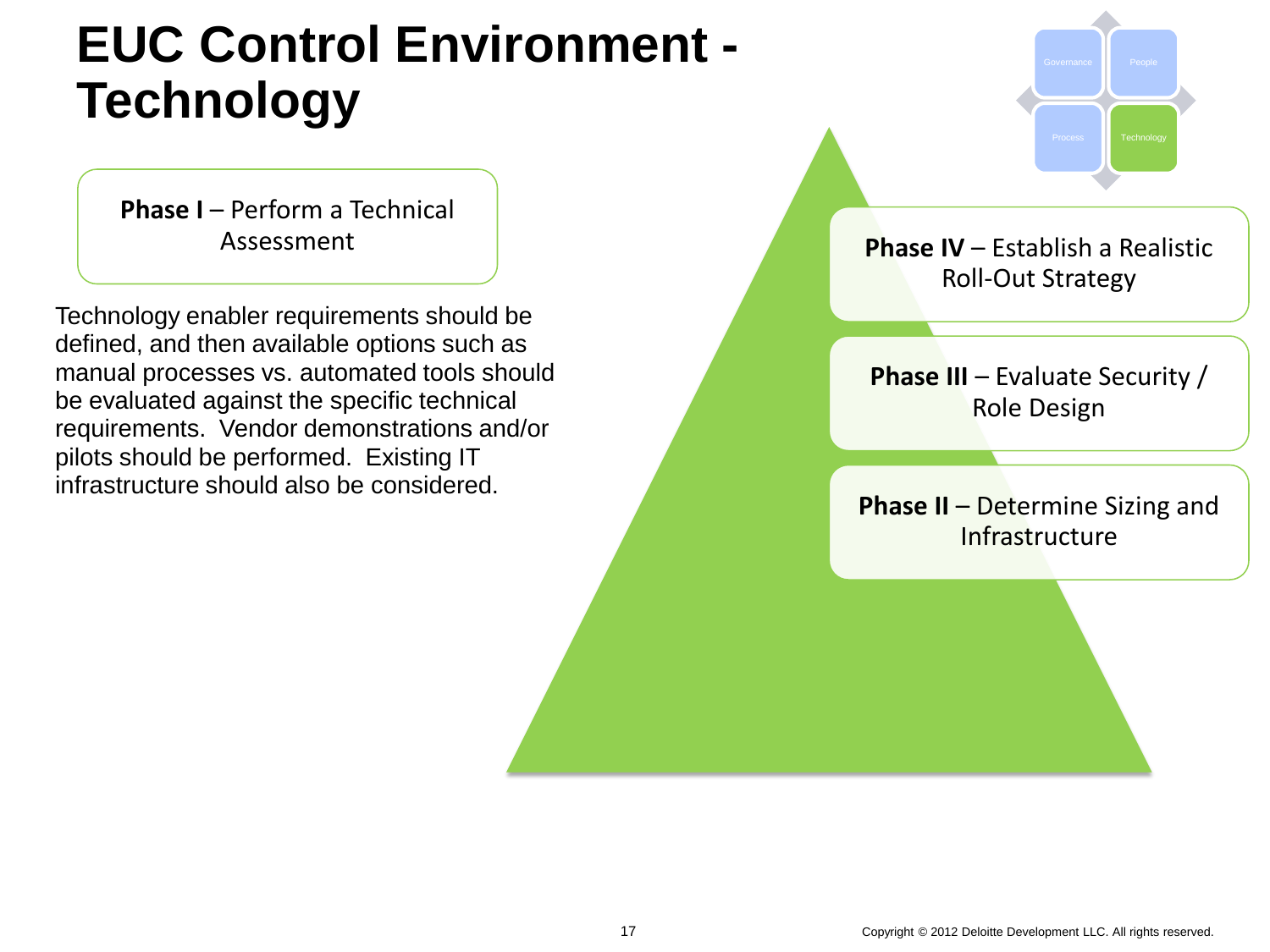**Phase II – Determine Sizing and** Infrastructure

Determine key architecture decisions in the implementation. This may be contingent on strategic decisions made. For Example, if network files shares will be used to secure EUCs, does the current server population have the estimated capacity to accept the additional load? Other considerations may impact this as well. For example, will one enterprise server be used, or will each global region have a separate server for managing EUCs?



Governance **People**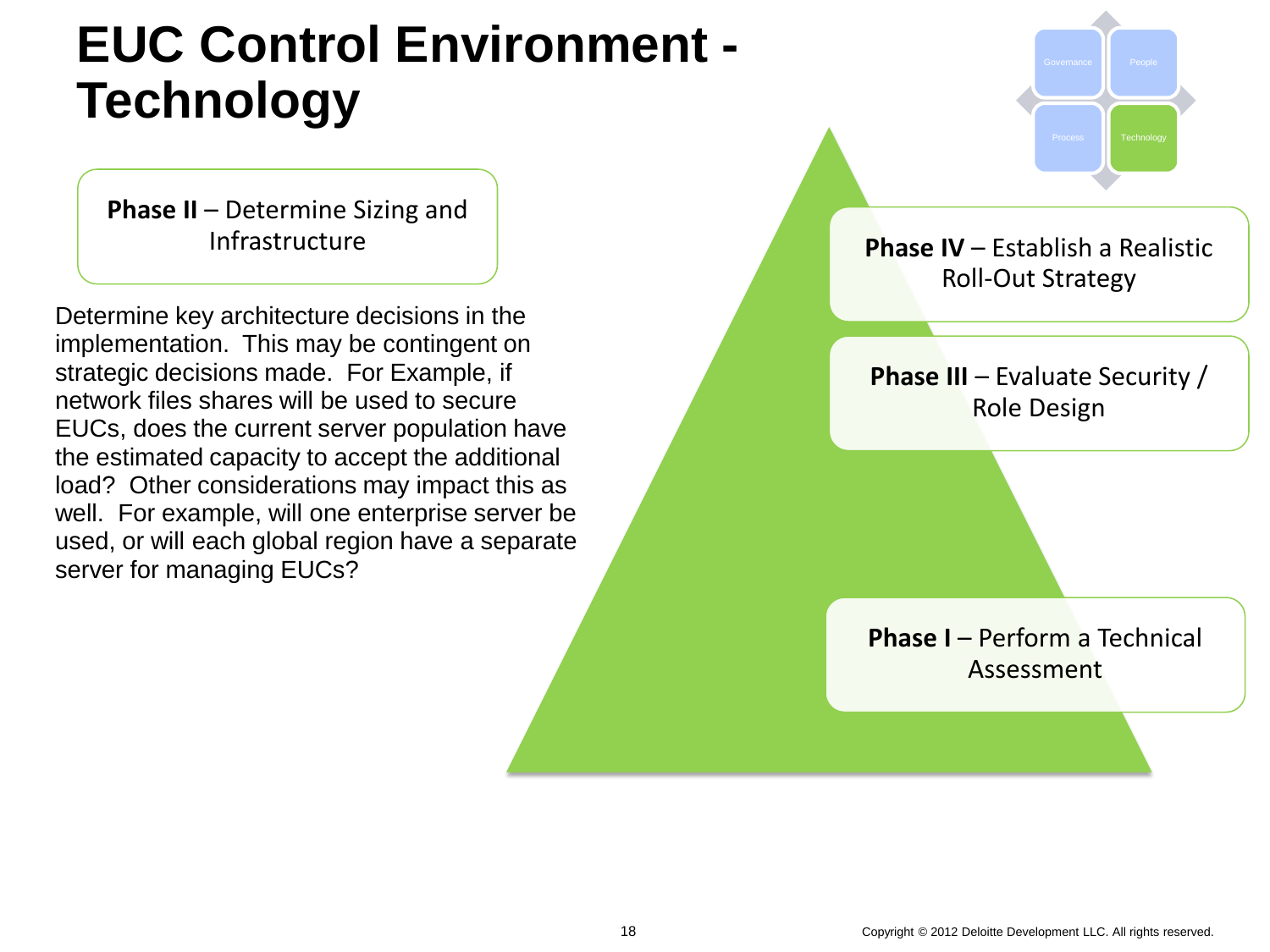**Phase III** – Evaluate Security / Role Design

One key control element that should be implemented is the restriction of access to EUCs. Different technical solutions provide different levels of assurance in this regard. For example, using network shares to secure EUCs will only protect access to the EUC file itself, while using vendor tools may allow for controlling different types of access within the EUC, such as read vs. change access. The organization will need to develop a detailed security roles design and configure the technology enablers accordingly. Once established, an on-going maintenance process should be implemented.

**Phase IV – Establish a Realistic** Roll-Out Strategy

Governance **People** 

Process Technology

**Phase II – Determine Sizing and Infrastructure** 

**Phase I – Perform a Technical** Assessment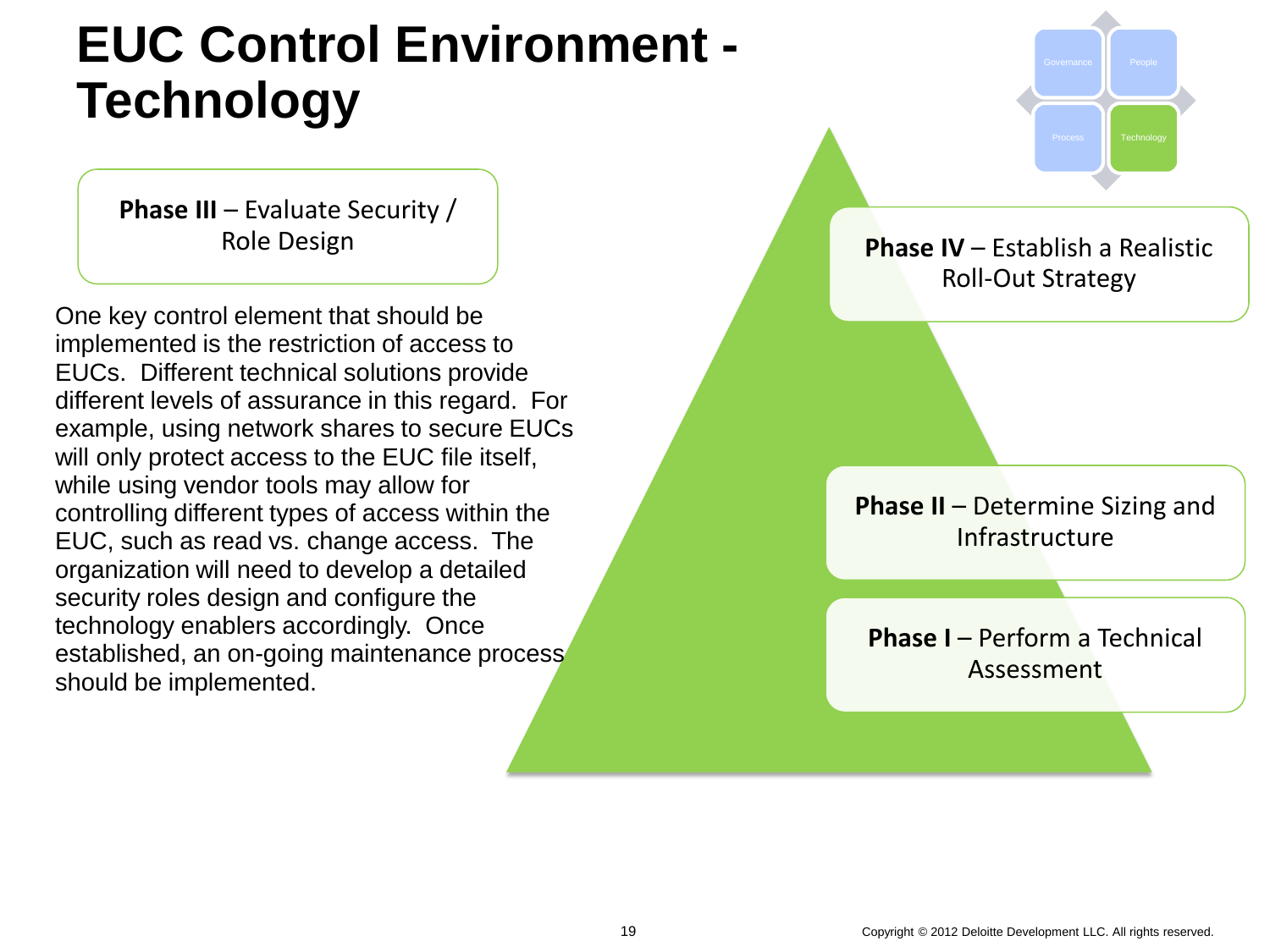**Phase IV – Establish a Realistic** Rollout Strategy

EUC management is not a trivial undertaking. Many organizations struggle with trying to do too much too quickly. A deliberate rollout strategy should be defined that determines which business units, or regions, and which EUCs (high risk, medium risk, etc.) will be placed under management, and in what order. Data privacy requirements must be considered to help ensure compliance with laws and regulations, client requirements etc.



**Phase III** – Evaluate Security / Role Design

**Phase II – Determine Sizing and Infrastructure** 

**Phase I – Perform a Technical** Assessment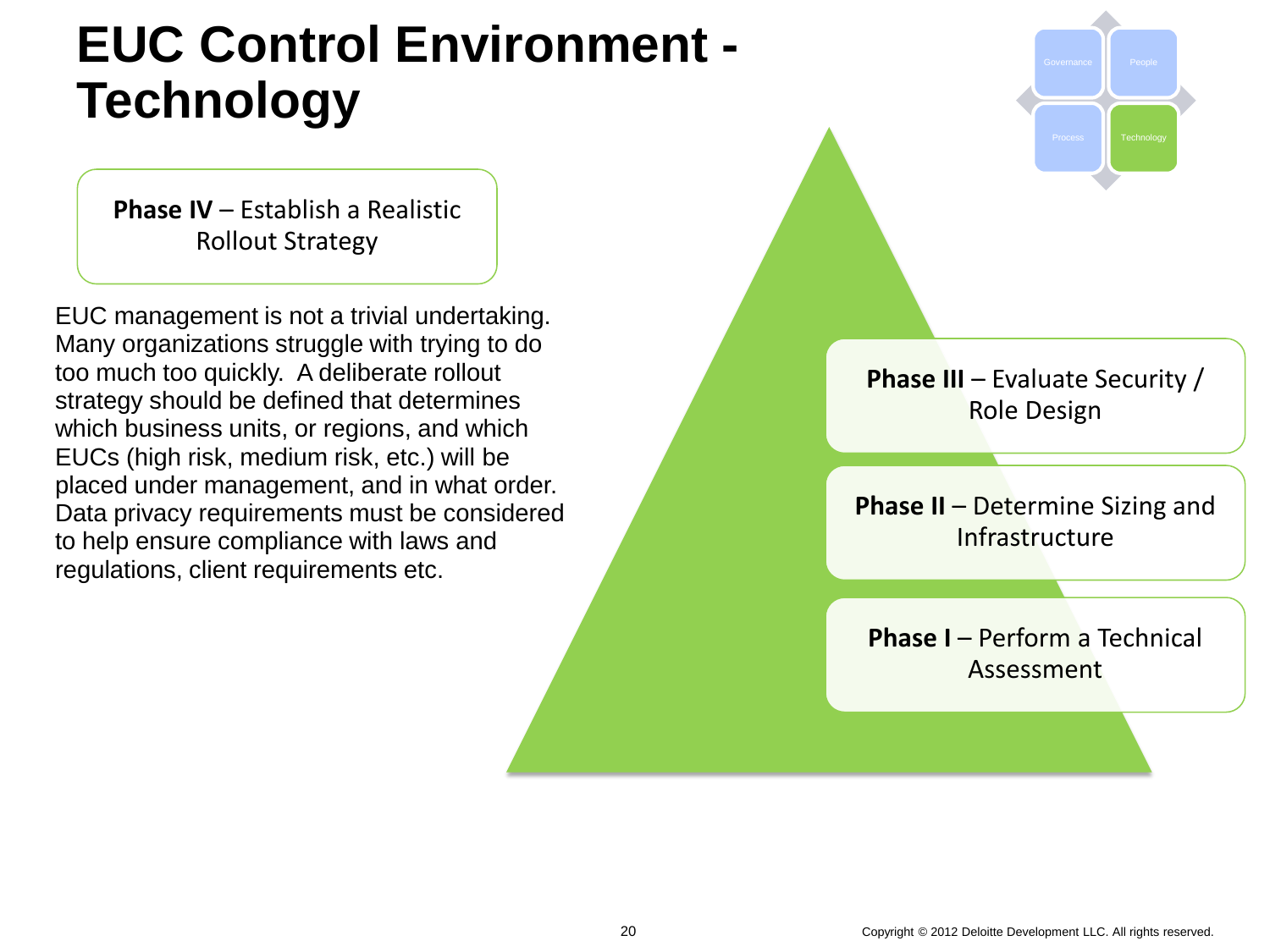### **Summary**

- Effective management of EUCs requires a comprehensive program for management and control
- The program should be comprised by elements of governance, people, process and technology
- There is no cookie-cutter solution